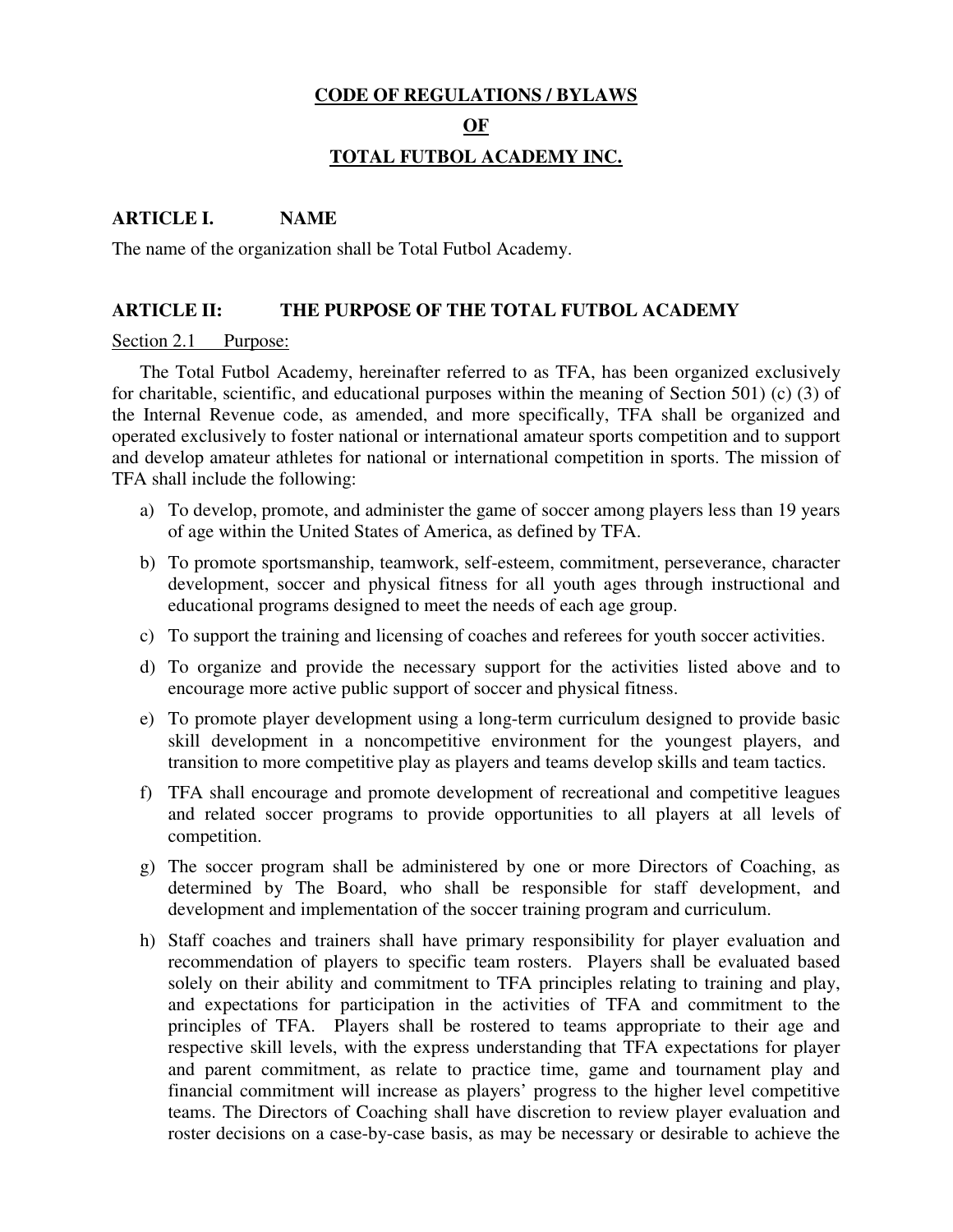best result and fit for individual players. It is anticipated that Directors of Coaching will exercise this discretion sparingly, only after consultation with staff coaches and trainers, and giving appropriate deference to the evaluations of staff coaches and trainers.

- i) To conduct the affairs of TFA in accord with the CUSL Founding Principles and The Spirit of CUSL, and principles and By-Laws of Ohio South Youth Soccer Association.
- j) TFA will promote development of community teams from Ohio, Indiana, and Kentucky to provide opportunities to all players.

#### Section 2.2: Affiliations:

TFA shall at all times, conduct its operations as provided in the Articles, these By-Laws, the laws of the State of Ohio, and United States, including Internal Revenue Code, and to the extent not inconsistent with the preceding, shall affiliate with the Cincinnati United Soccer League (CUSL), the Ohio South Youth Soccer Association (OSYSA), Indiana Soccer League (ISL), Indiana Youth Soccer Association (IYSA), US Club Soccer, the US Youth Soccer Association (USYSA) all operating under the umbrella of The United States Soccer Federation (USSF).

### **ARTICLE III: MEMBERSHIP**

#### Section 3.1 General Qualifications of Members

Membership in TFA shall be made by application. Any USYSA sanctioned Player / Coach Application may be considered the TFA Membership Application. All current members of TFA, who are members *in good standing* of this organization, as provided by the By-Laws / Code of Regulations thereof, shall be members of TFA without further application.

A Member of TFA shall be a natural person, eighteen years or older, approved for Membership, including without limitation, the parents or guardians of a TFA player, a TFA player eighteen (18) years of age or older, who is responsible for his/her own fees, an individual participating as a coach, a Board Member or appointee, even if that coach, Board member or appointee does not have a player on a TFA team. Each Member in good-standing shall be entitled to one vote in all matters and proceedings in which Members are entitled to vote.

### Section 3.2 Annual Meeting of Members of TFA

The Annual Meeting of the Members of TFA shall be held for the purpose of electing Directors and for consideration of other matters as may be presented to Members at a meeting of Members of TFA. The Annual Meeting of the Members shall be held in Cincinnati, Hamilton County, Ohio, at such appropriate location as designated by the Board of Directors of TFA. The meeting shall be held on the second Thursday of November, each year, beginning in 2015, unless that day is a legal holiday, in which instance the meeting shall be held on the next succeeding business day, at the same location and time.

#### Section 3.3 General Meetings of Members of TFA

The Directors shall hold Regular Meetings of The Members no fewer than four (4) times during each calendar year, in March, May, September and November, to conduct the regular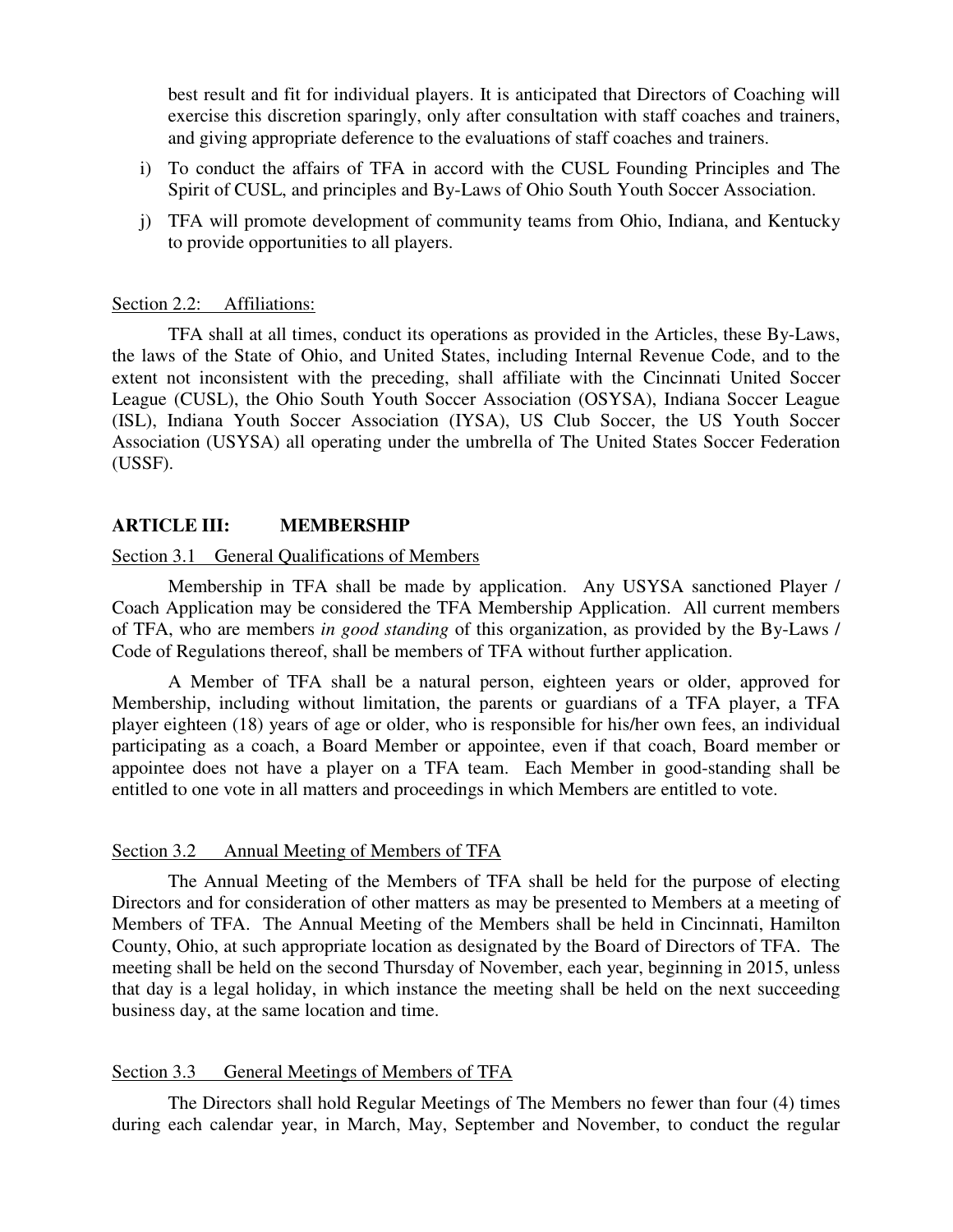business of TFA. The President, or in his absence the Vice-President shall preside at these meetings.

All meetings of Members of TFA and any of its committees shall be conducted in accordance with TFA Bylaws, structured pursuant to Robert's Rules of Order Newly Revised, unless otherwise directed in these bylaws.

#### Section 3.4 Special Meetings of Members of TFA

Special Meetings of the Members may be held at such times and places, within Cincinnati, Hamilton County, Ohio, as may be specified in the notice provided for in the By-Laws, as called by the President or other officer or Director, being hereby authorized to call such a Special Meeting; by a majority of the Members of The Board of Directors, acting with or without a meeting; or as called by the lesser of 10 % of the whole number of Members or 25 of such Members of TFA.

Upon receipt of a written request delivered to any officer of TFA, by any person or persons entitled to call such meeting of Members, stating the purpose of the meeting, notice shall be delivered to all of the Members in the manner set out in these By-Laws. If such request is refused, then the persons making the request for special meeting of the Members may fix the date, time and location of the special meeting and give notice thereof in the manner set forth in these by-Laws.

### Section 3.5 Notice of Meetings of Members

Notice of the Annual Meeting, Regular Meetings, and all Special Meetings of the Members shall state the date, time, location and purpose of the meeting, and shall, unless waived in writing by such Members, be delivered to each Member entitled to notice of such meeting by publication in the TFA newsletter, by posting on the TFA web-site, or by electronic delivery via e-mail to the Member at the electronic address, as provided by the Member, and appearing on the Membership roster of TFA. Notice shall be delivered not less than five (5) days prior to the date fixed for the meeting. Delivery of Notice shall be effective upon transmission or publication, whether or not actually received by the Member. Notice of Adjournment of a meeting need not be given if the time and place to which the meeting is adjourned has been fixed and announced at the meeting.

#### Section 3.6 Waiver of Notice of Meetings of Members

A Member may waive notice of date, time, location or purpose of any meeting of Members either a) in writing, specifying the date and location of the meeting, signed and filed with or entered into the records of the meeting, before or after the meeting, or, b) by attendance in person or via proxy of the Member at the meeting, without protest, which protest regarding lack of notice, shall be lodged by the Member prior to commencement of the meeting.

### Section 3.7 Ouorum For Meeting of Members

At any meeting of Members, those Members physically present at the meeting, and eligible to vote on the matter, shall constitute a quorum for the meeting.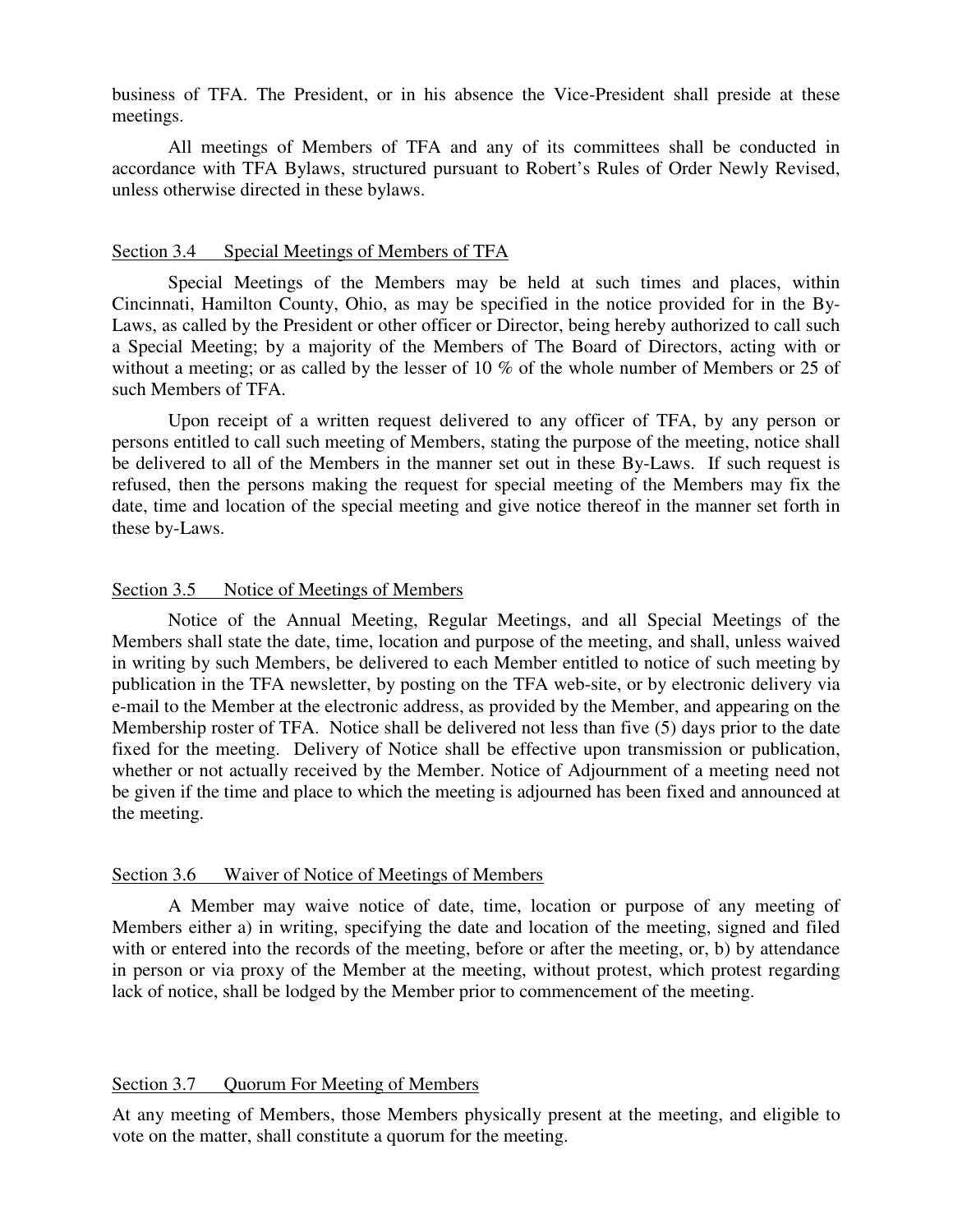### Section 3.8 Voting of Members

At any meeting of Members, each person who is a member of TFA, in good standing on the date fixed as the record date for determination of Members entitled to vote at such meeting, which Member has attended no fewer than two (2) meetings within the previous twelve months of Members of TFA, shall be entitled to one vote on each matter properly submitted to the Members for their vote, consent, release or other action. At any meeting of Members at which a quorum is present, all questions coming before the Members for decision shall be decided by a vote of the majority of Members present at the meeting.

### Section 3.9 Rescission of Vote of Members

The authorization or taking of any action by vote, consent, waiver or release by the Members, may be rescinded or revoked by the same vote, consent, waiver or release as would be required to take the action in the first instance.

### Section 3.10 Membership Roster

TFA shall maintain a Membership Roster, or Player Membership Form, which shall contain the name, physical address, and e-mail address, if appropriate, of each Member, and date of admission to TFA. Only those Members whose name appears on the fixed record date shall be entitled to vote on any matter properly submitted to the Members for their vote, consent, waiver, release or other action. The record date for determination of the Members entitled to notice and vote at a meeting of Members shall be 15 days preceding the date of any meeting of Members.

### Section 3.11 Order of Business of Meeting of Members

At all meetings of the Members, after ascertainment of Members present in person, and presentation approval and filing of absentee ballots with the Secretary, the business of TFA shall be considered in order as the President or majority of Members deem advisable and expedient.

## Section 3.12 Absentee Ballots

Any Member eligible to cast a vote on TFA matters, may be represented at any meeting of Members, annual or special, and may vote by absentee ballot, evidenced by written instrument, and such written absentee ballot must be filed with the Secretary before the ballot may be cast. The presence of the Member executing the absentee ballot at a meeting shall operate a revocation of the absentee ballot, and the Member shall be entitled to cast the Member's vote in person. Proxy Voting, whereby one member designates another member to cast his / her vote as designee deems appropriate is expressly forbidden.

#### Section 3.13 Initiation Fees, Dues and Assessments

Initiation fees, dues and assessments shall be determined by the Board of Directors, and shall be payable at such time and in such manner as the Board may, from time to time, determine by resolution. Members in arrears of payment of dues, assessments or fees for more than 30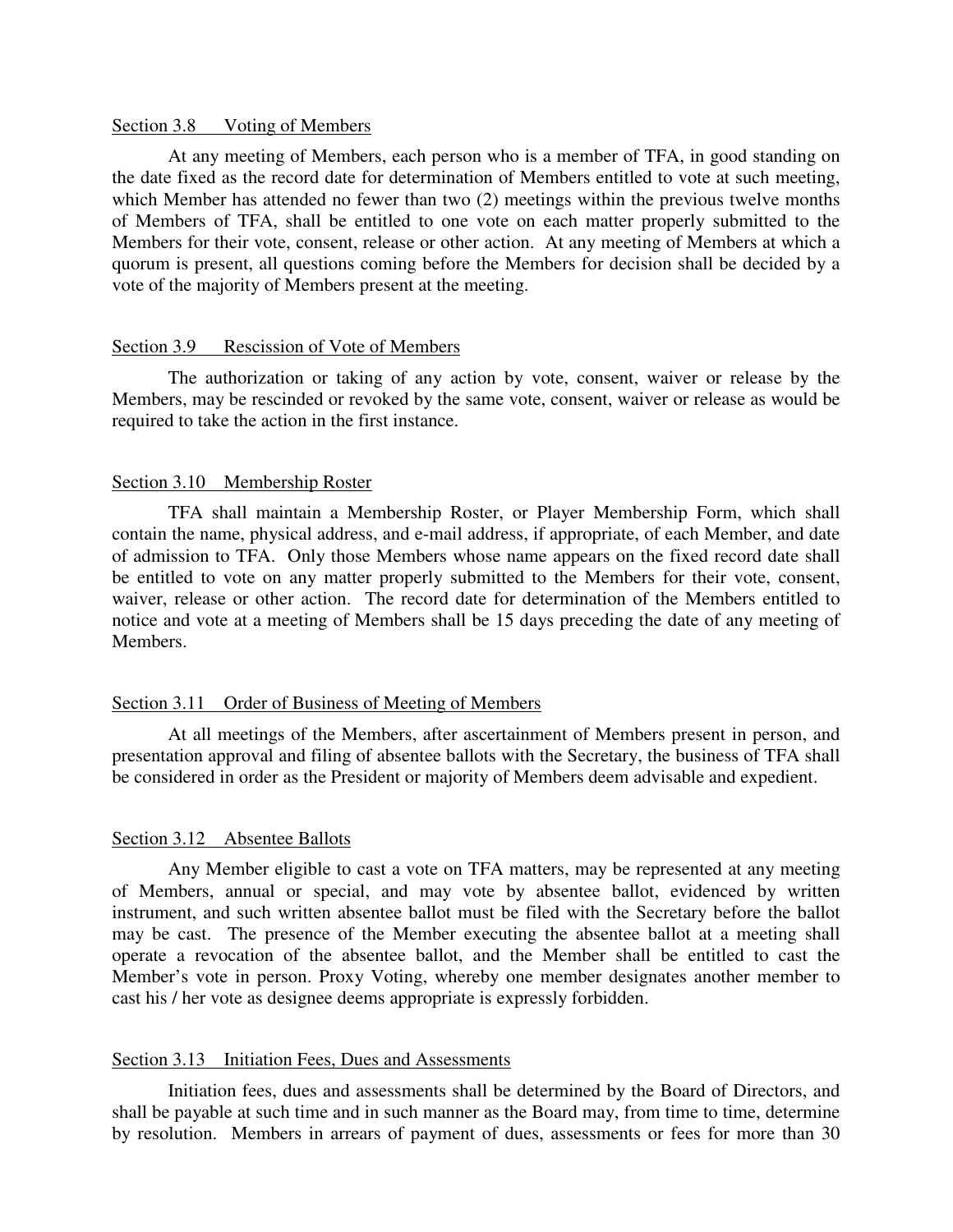days, shall be notified of such arrearage in writing by the Secretary, and on action by the Board of Directors, may be suspended from privileges of Members from that date. If Members indebtedness has not been satisfied within 90 days from notice thereof, the Board may declare such membership forfeited and the Member shall not be eligible for reinstatement until all such indebtedness is paid. An application for reinstatement shall be acted upon by the Board of Directors in the same manner as a new application.

## Section 3.14 Suspension or Expulsion of A Member.

The Board of Directors may suspend the privileges of a Member for misconduct as may be at variance with the Articles or By-Laws of TFA. Misconduct shall be defined as any action unbecoming of a Member, including conduct which places players or TFA members, directors, officers, employees, or volunteers in harms way, or acts or omissions which are contrary to the laws of the State of Ohio or Articles or By-Laws of TFA.

Any Member may be expelled for cause, by a two-thirds vote of the Board of Directors. Failure to pay membership dues as established or recommended by The Board of Directors, failure to meet criteria for membership is presumed to be adequate reason for expulsion. Expulsion for cause does not require advance notice to the member or deliberation by the Board. Any Member proposed for expulsion for any reason other than for cause, shall be given advance written notice including the reason for the proposed expulsion and opportunity to contest the proposed expulsion in writing or in person before The Board of Directors. If the Member elects to contest expulsion in person, a date and time for such meeting will be set. A Member contesting expulsion will be permitted to have no more than three persons in attendance to provide factual information about the events surrounding the actions in question. After sufficient and appropriate consideration of available information, a final written notice of The Board's decision will be issued to the Member.

## Section 3.15 Players

All players for all individual teams sanctioned by TFA shall be selected at TFA tryouts that shall be held no less frequently than once per year, at the end of the spring season, or more frequently at the discretion of TFA. Rosters will be set entering the fall season of each "seasonal year". A "seasonal year" will consist of the fall and following spring soccer seasons. High School age teams will be formed through a tryout process for competition in the spring season following the completion of the high school season.

- 1) Each player shall be responsible for payment of TFA fees for each season in which he or she participates. Fees assist in the payment of costs of training and or coaching, field usage, League associated fees, and TFA operating expenses. Fees do not cover team or individual travel expenses, tournament fees, or any other additional expenses brought about by team or individual participation in any outside soccer-related events. These fees are collected separately by the individual team and are expected to be paid by the established due date.
- 2) Each player, and his/her parents, shall represent TFA appropriately by demonstrating good sportsmanship, team spirit, self-discipline and respect for others.
- 3) Each player is expected to attend all games and practice sessions and to work on skill development outside of regular team practice sessions. Players are encouraged to attend offseason soccer camps.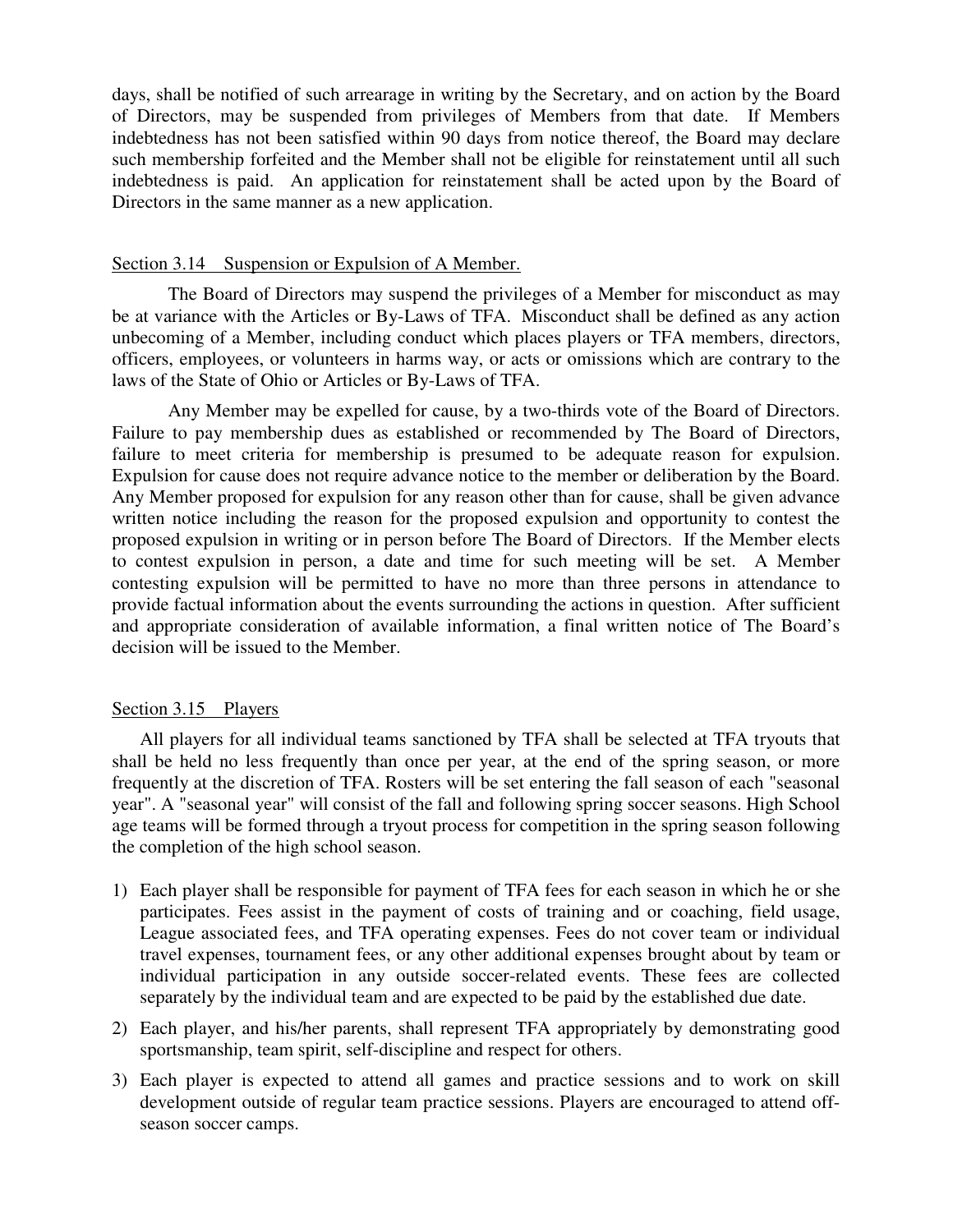Section 3.16 Teams

The Board of Directors has the right and responsibility to:

- 1) Sanction individual teams within TFA effective each playing session;
- 2) Establish requirements and restrictions for individual teams that are sanctioned within TFA.

## **ARTICLE IV: BOARD OF DIRECTORS**

## Section 4.1 The Board of Directors

 The Board of Directors shall be comprised of the nine (9) Directors who shall manage the overall activities and affairs of TFA. The Board of Directors of TFA shall be vested with the authority of the Board of Directors set out and defined in Section 4.3 below.

## Section 4.2 Number of Directors

The Board of Directors shall be comprised of nine (9) Directors, and under no circumstances less than three (3) Directors, unless and until said number is changed by operation of these By-Laws or the vote of The Members of TFA.

Directors shall serve in that capacity without compensation.

The number of Directors can only be changed by the affirmative vote of a majority of TFA Members, constituting a quorum, at the meeting held for the purpose of changing the number of Directors.

### Section 4.3 Responsibility and Authority of Board of Directors

The Board of Directors of TFA, shall manage the overall activities and affairs of TFA, and may delegate responsibility for day-to-day operations to TFA's Executive Operating Committee.

The Directors shall be responsible for the overall supervision, control, direction and governance of the property, activities, and affairs of TFA and shall determine its policies or changes therein; shall actively prosecute its objectives and supervise the disbursement of its funds.

All of the authority of TFA shall be exercised by the Board of Directors, except as otherwise stated in the Articles of Incorporation Section 1702 Ohio Revised Code, including without limitation:

- a) Strategic direction and planning, and other matters affecting the general operation of TFA;
- b) Budget and finances, including without limitation, establishing team and player fees, membership dues, and supervision and approval of TFA budget;
- c) Fundraising;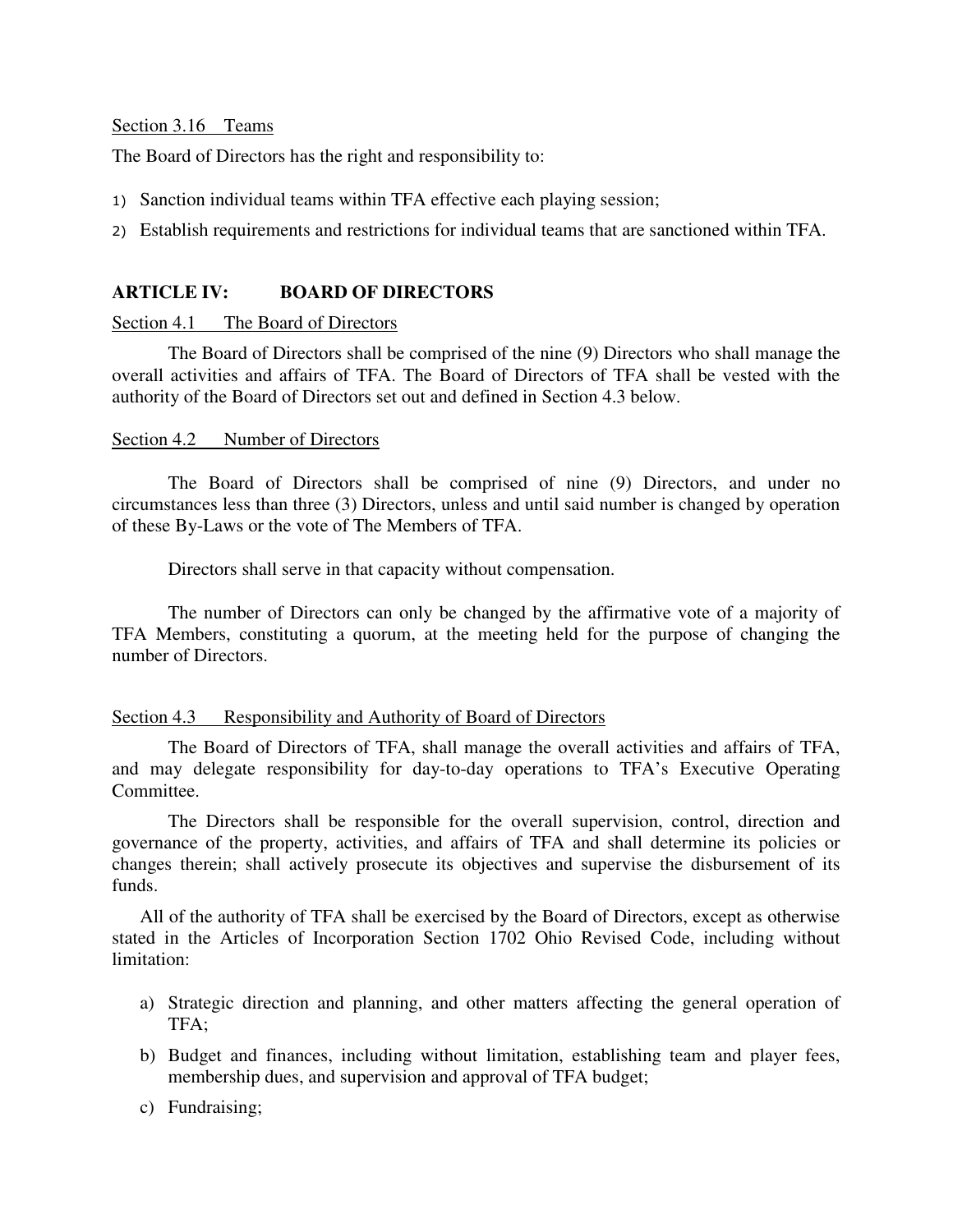- d) Adopt By-Laws, playing rules, amendments and changes to the Constitution / By-Laws, promulgate and enforce rules governing the activities of TFA, and appoint standing or special committees as necessary to fulfill the purpose and activities of TFA.
- e) Election of Officers of TFA;
- f) Committees necessary for development and implementation of the objectives of TFA;
- g) Appoint person or persons to act on behalf of TFA as League Representative, who shall represent TFA at League Meetings and events, and who shall be responsible to report League issues and decisions to The Board of Directors;
- h) Appoint a person or persons to act as TFA Administrator, who shall be responsible for team and player registration and training new Parent Administrators;
- i) Appoint a person or persons to be the TFA League Administrator, who shall be responsible to develop, coordinate and manage the TFA League program;
- k) Appoint a person or persons to act as Director(s) of Coaching, as provided in Article 5.7 herein.

Each Director shall perform all of the duties of a director in good faith, in a manner he / she reasonably believes to be in the best interest of TFA, and with the care that an ordinarily prudent person in a like position would use under similar circumstances. In performing his / her duties, a director, acting in good faith, may rely on information, opinions, reports and statements, including financial statements or other financial data prepared or presented by a) one or more other directors, officers or employees, whom he / she reasonably believes are reliable and competent in the matters prepared or presented; b) counsel, public accountants or other persons as to matters that the director reasonably believes are within the persons professional or expert competency; or c) a committee of directors upon which he / she does not serve, duly established as provided in these By-Laws, as to matters within its designated authority, which reasonably merit confidence.

 No director shall be found to have failed to perform his / her duties, unless it be established by clear and convincing evidence, in an action brought against the director, that he / she has not acted in good faith, in a manner he reasonably believes to be in, or not opposed to the best interest of TFA, or with such care that an ordinarily prudent person in a like position would use under similar circumstances.

Subject to the provisions of Section 1702.30 (D), a Director may be liable in damages for an act he / she has taken or failed to take as director, only if it is proved by clear and convincing evidence, in a court of competent jurisdiction, that the act or omission was undertaken with deliberate intent to cause injury to TFA, or undertaken with reckless disregard for the best interest of TFA.

#### Section 4.4 **Qualifications of Directors**

 Any Member of TFA, in good standing, any current or past officer of TFA, shall be eligible for election to the Board of Directors defined in Section 4.1.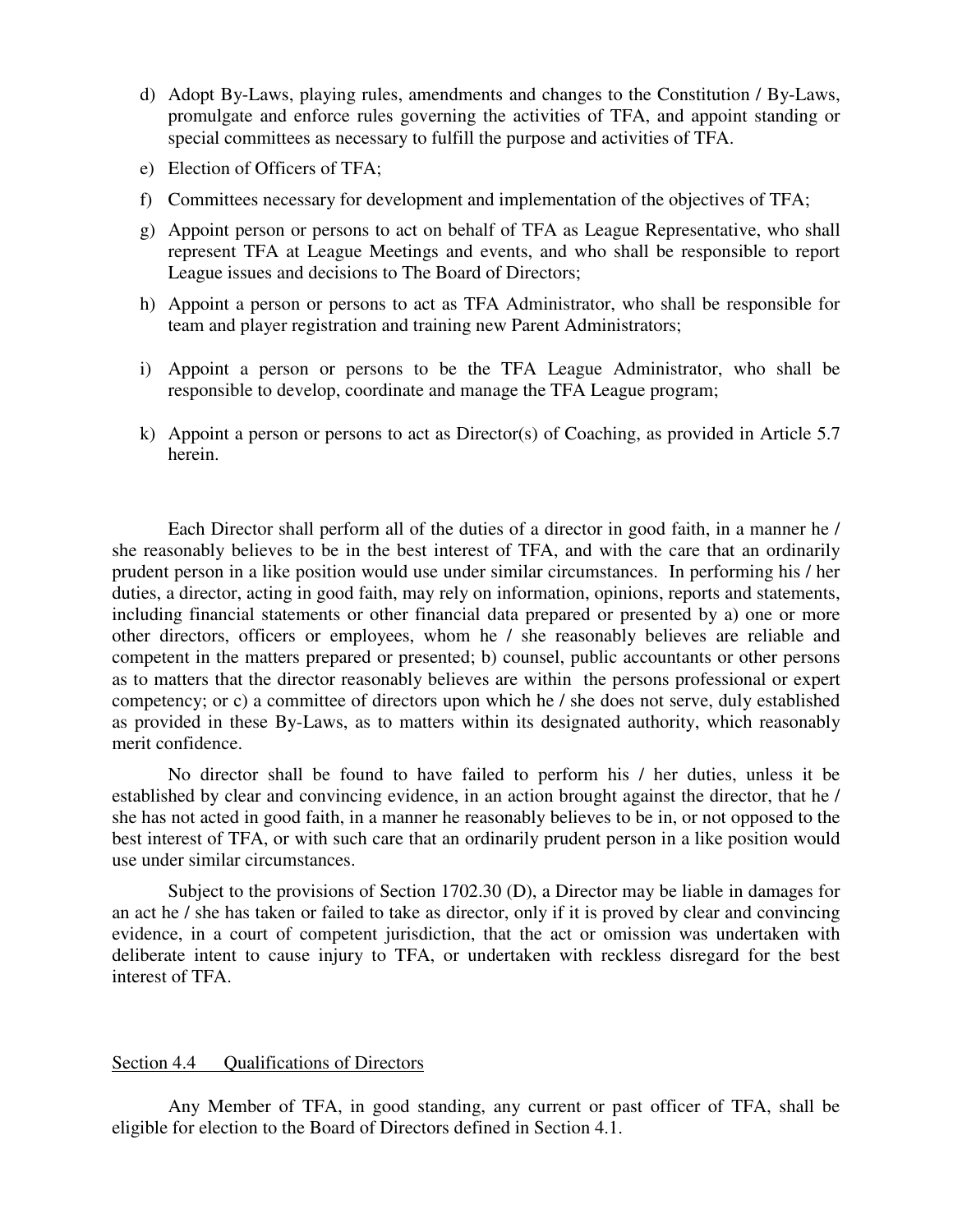## Section 4.5 Election of Directors

Except as otherwise provided herein, The Directors shall be elected at Annual Meeting of the Members, or at a special meeting of the Members held for the purpose of electing directors. Only persons qualified, as defined herein, and duly nominated and approved by the Nominating Committee, as candidates shall be eligible for election. In all elections, the candidate receiving the greatest number of votes for each director position shall be elected. Each year, immediately after election of Directors, the Directors may elect one Director to be Chairman of The Board (President). The Chairman shall be elected by majority vote of the TFA Directors, and shall preside over all Regular and Special Meetings of BOD.

 Nominations for all directors shall be made by the Members, and shall be submitted to The TFA Nominating Committee for review and recommendation. Nominations SHALL be made in writing, delivered to the Chairman of the Nominating Committee, or to The TFA Officer responsible for administration of the meeting. Nominations shall be taken only from Members in good standing and qualified to vote at the meeting. Nominations shall be transmitted to the nominating Committee not less than 45 days prior to the annual meeting of the Members. All candidates qualified and approved by the Nominating Committee, shall be presented to the Members at the Annual Meeting of Members.

#### Section 4.6 Term of Directors

 For purposes of term position and elections, there shall be three groupings of Directors. There shall be three (3) Group 1 Directors. There shall be three (3) Group 2 Directors. There shall be three (3) Group 3 Directors.

The first election of Directors of TFA shall be held during the December 2013 Annual Meeting of Members. At the 2013 Annual Meeting, the Members of TFA shall elect three (3) Group 1 Directors. At the 2014 Annual Meeting, the Members of TFA shall elect three (3) Group 2 Directors. At the 2015 Annual Meeting, the Members of TFA shall elect three (3) Group 3 Directors. In each year thereafter, there shall be an election for each group of Directors, as defined herein, as scheduled for election in that year.

As defined in this Section 4.6, and for purposes of Term and Election of Directors, each group of Directors shall be elected and serve a term of three (3) years.

Each person elected to directorship position shall serve until the next Annual Meeting of Members at which meeting his successor is elected, or until resignation, removal from office or death.

#### Section 4.7 Vacancies On Board of Directors

The seat of a director shall become vacant if the director resigns, is removed by action of the Board of Directors or Members, or dies. The remaining directors, though less than majority of the whole authorized number of directors may, by a majority vote of their number, fill any vacancy on the Board of Directors, for the remainder of the unexpired term. The director so elected shall serve until the next annual meeting of Members when his successor has been elected.

A director may be removed for cause, by a majority vote of the Board of Directors. A director, who has three (3) consecutive absences from Regular or Special Meetings of TFA, may be removed, and his / her position declared vacant. Action by the Board of Directors to remove a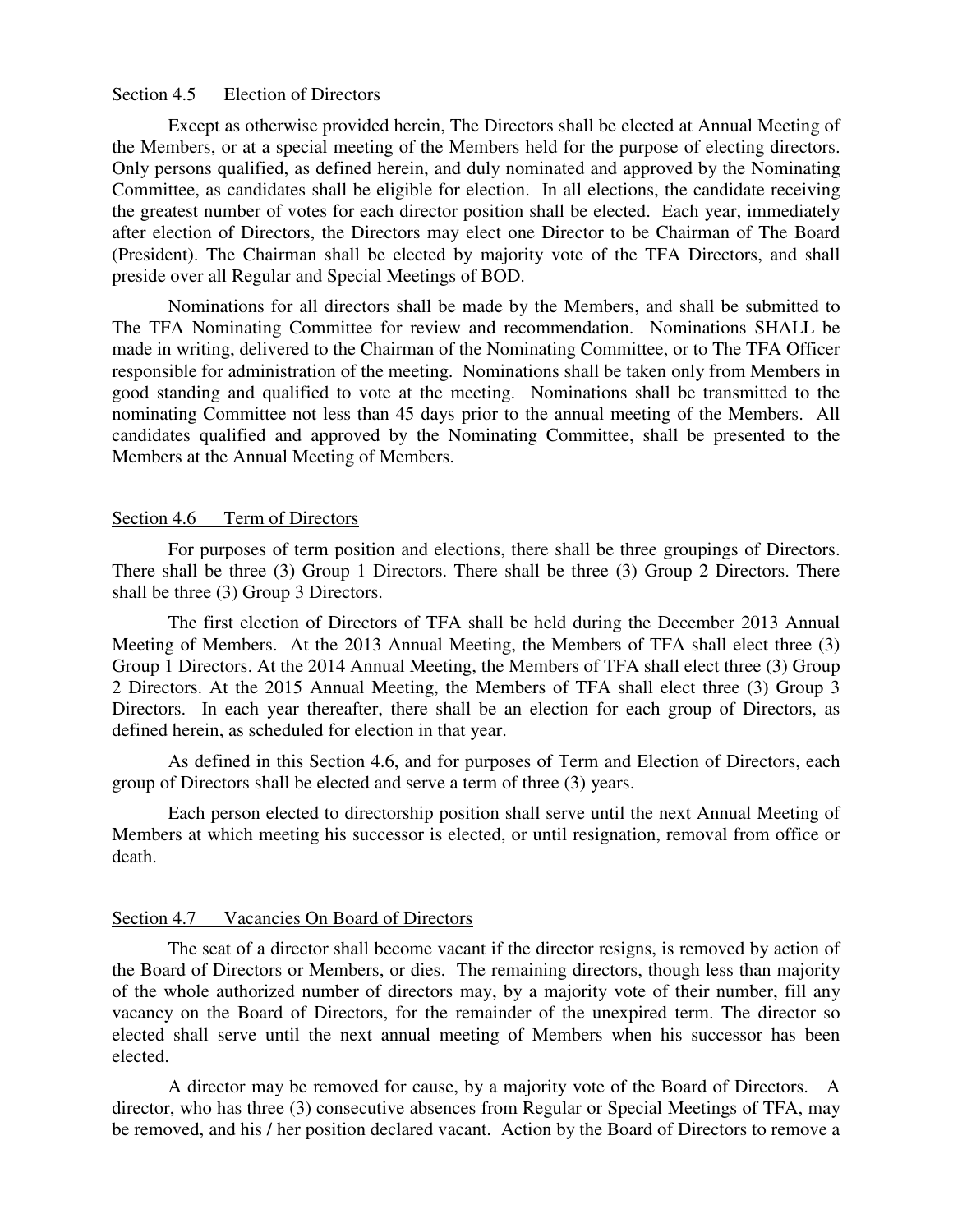director or to declare a vacancy, shall be made at a Regular or Special Meeting of TFA. Not less than fifteen (15) days notice shall be given to all Board members of the intent to vote on removal of a Director. A Director can only be removed by a two-thirds vote of the Directors, at any regular or special meeting, at which a quorum is present.

#### Section 4.8 Meetings of Board of Directors

The Annual Meeting of the Directors shall be held immediately following the Annual Meeting of the Members at which Directors are elected. No notice of the annual meeting of the Directors shall be required.

Special Meetings of the Directors may be called from time to time by the Chairman of the Board, or any two directors.

In addition to the Annual Meeting of the Directors, and Special Meetings as authorized above, the Directors shall hold Regular Meetings no less than eight (8) times during each calendar year to conduct the regular business of TFA. The President, or in his absence the Vice-President shall preside at these meetings.

All meetings of TFA, the Board of Directors, and any of its committees shall be conducted in accordance with TFA Bylaws, structured pursuant to Robert's Rules of Order Newly Revised, unless otherwise directed in these bylaws. Meetings of the Board of Directors may be held through any means of communication equipment if all participating Directors can hear each other.

### Section 4.9 Notice of Meetings of Board of Directors

Notice of meetings of the Board of Directors shall be given by electronic delivery via email to each Director, and to Members entitled to notice of such meeting by making delivery by publication in the TFA newsletter, by posting on the TFA web-site, or by making electronic delivery via e-mail to the Member at the electronic address, as provided by the Member, and appearing on the Membership roll of TFA. Notice shall be delivered not less than five (5) days prior to the date fixed for the meeting. Delivery of Notice shall be effective upon transmission or publication, whether or not actually received by the Member. Each such notice shall state the time and place of the meeting, but shall not be required to state the purpose of the meeting.

A Director may waive notice of date, time, location of any meeting of the Board of Directors either a) in writing, signed and filed with or entered into the records of the meeting, before or after the meeting, or, b) by attendance in person or via proxy of the Director at the meeting, without protest, which protest regarding lack of notice, shall be lodged by the Director prior to commencement of the meeting. Notice of adjournment of a meeting need not be given if the time and place to which it is adjourned are fixed and announced at such meeting.

### Section 4.10 Quorum For Meetings of Directors

At any meeting of the Directors, there shall be present, in person not less than a majority of the whole authorized number of Directors, in order to constitute a quorum for the meeting. A majority of directors in office constitutes a quorum for filling a vacancy on the Board of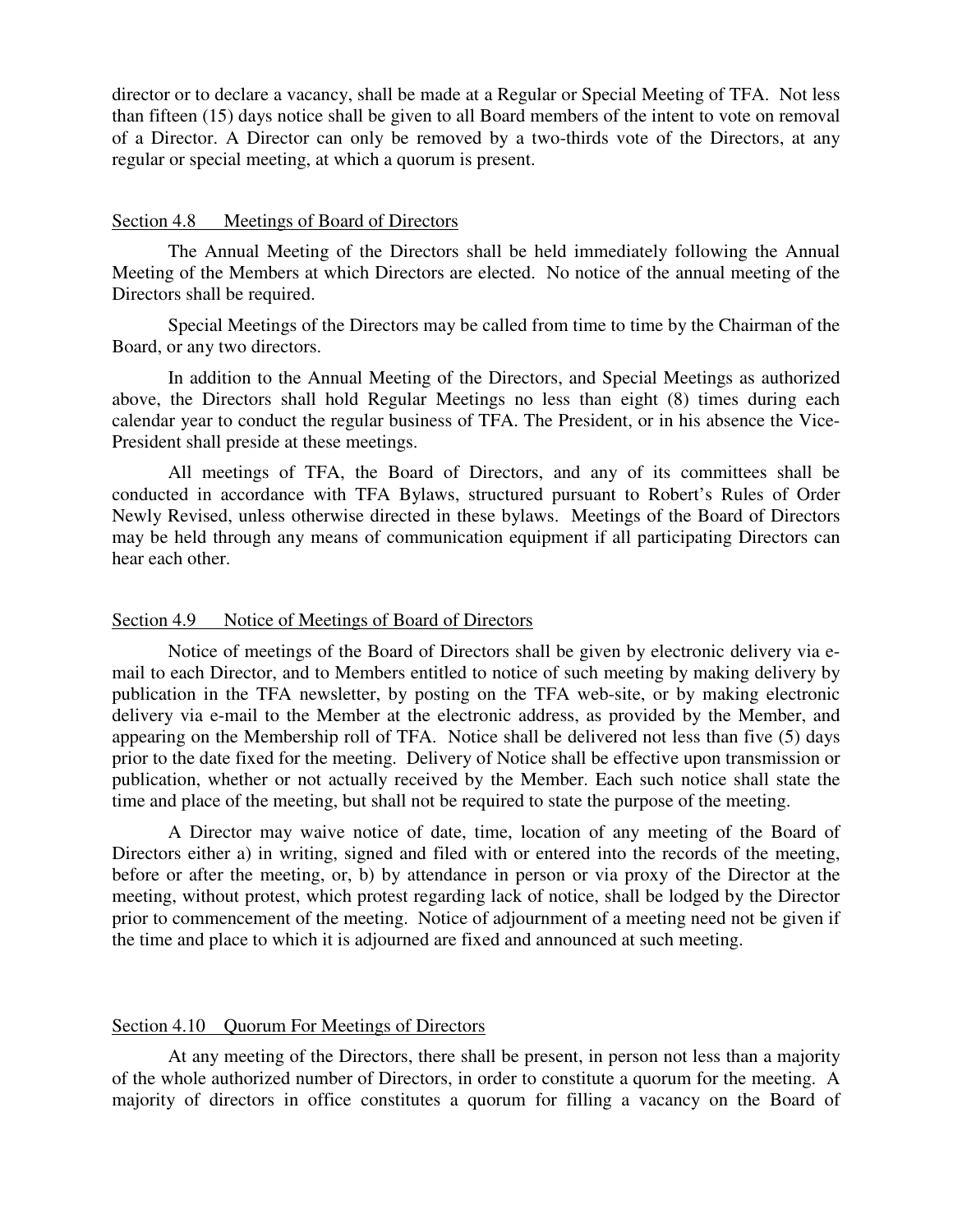Directors. The action of a majority of Directors present at a meeting at which a quorum is present is the act of the Board.

## Section 4.11 Action of Directors Without A Meeting

Any action which may be authorized or taken by the Board of Directors at a meeting, may be authorized or taken without a meeting in a writing or writings signed by ALL of the Directors. Such writings shall be made part of the record of TFA.

## **ARTICLE V: OFFICERS**

## Section 5.1 Officers of TFA

The Officers of TFA shall be the President, Vice-President, Treasurer, and Secretary. The Board of Directors may, from time to time, create new or additional offices and appoint additional officers as it deems appropriate for the proper function of TFA. Any two offices may be held by the same person except the offices of President and Vice-President, but no officer shall execute, acknowledge or verify any instrument in more than one capacity.

The Board of Directors may remove any Officer at any time, with or without cause, by a majority vote of The Board of Directors. Officers may be reelected to serve consecutive terms. Officers shall perform those proper duties that are usual to their positions and that are assigned to them by the Board of Directors.

Officers may be authorized to receive reasonable compensation for services rendered in the furtherance of the purposes set forth in these Bylaws at the discretion of the Board of Directors.

### Section 5.2 The President

The President of TFA shall serve as the Chairman of the Executive Operating Committee. The President shall be the chief executive officer of TFA and, shall have general supervision, management, control and oversight of the business and affairs of TFA, subject to the By-Laws, Articles of Incorporation, and subject to the orders of The Board of Directors. He/She shall perform all duties usually incident to the office of president, or that may be imposed or required by The Board of Directors. In his/her absence or inability to act, the Vice-President shall discharge the duties of the President, and shall perform such other duties as may be determined and mandated by the Board of Directors.

The President shall have the authority to supervise agents and contractors of TFA, if any, as he/she deems necessary, to prescribe their powers and duties, and to delegate authority to them. The President shall have the authority to sign, execute and acknowledge, on behalf of TFA, all deeds, mortgages, bonds, contracts, leases, reports and all other documents or instruments necessary or proper to be executed in the course of TFA's regular business, or which shall be authorized by resolution of the Board of Directors. The President shall assist the Board of Directors in the formulation of the mission and policies of TFA.

The President shall preside at all Regular and Special Meetings of TFA Members, and shall direct all the affairs of TFA between annual meetings, with the advice and consent of the Board of Directors.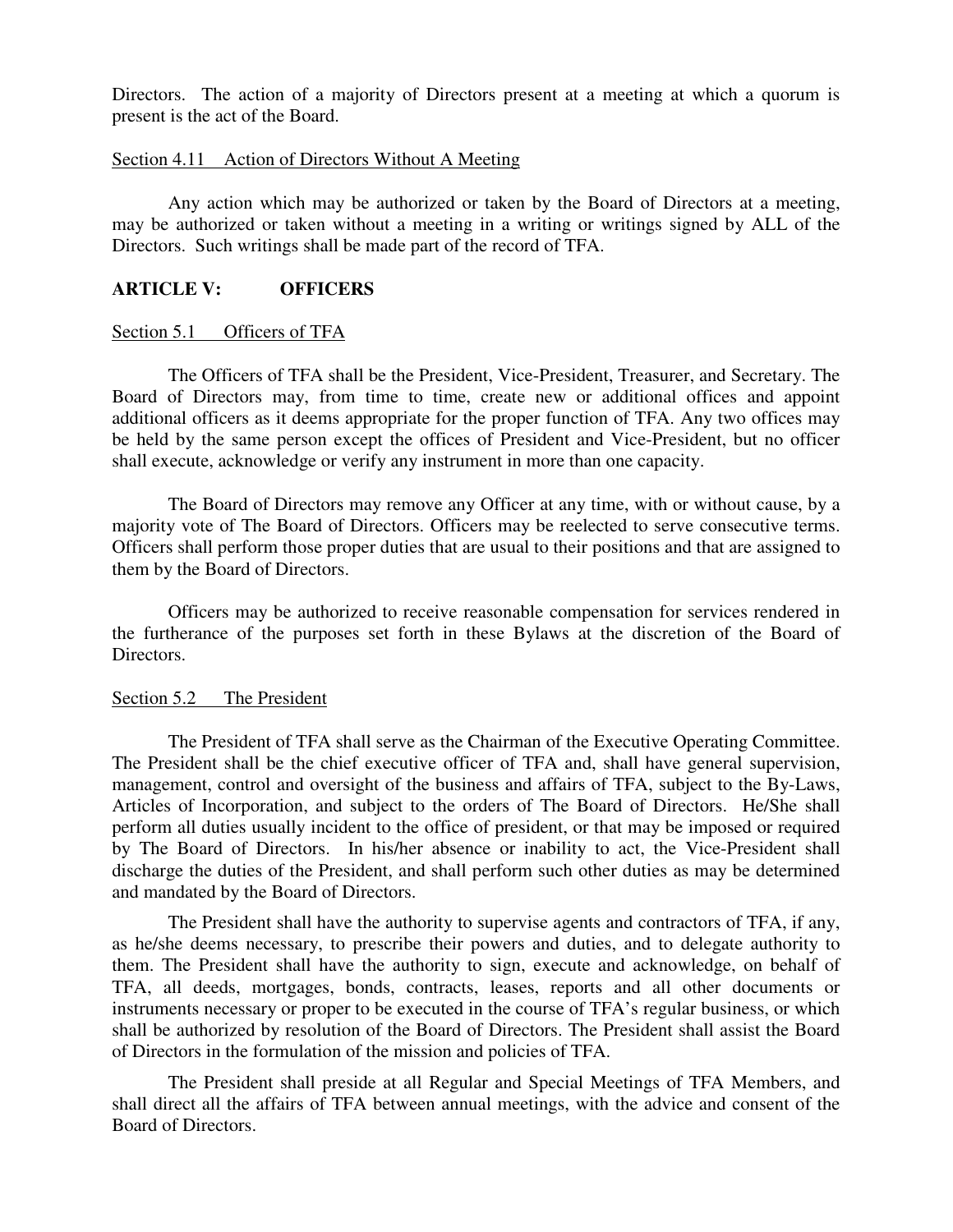## Section 5.3 The Vice-President

The Vice-President, in the absence of the President or in the event of his death, inability or refusal to act, shall perform the duties of the President, and when so acting, shall have all the powers of and be subject to all the restrictions of the President. The Vice-President shall perform such other duties and have such authority as from time to time may be assigned to him/her by the President or by the Board of directors.

## Section 5.4 The Secretary

The Secretary shall perform such duties as directed by the Board of Directors. The Secretary shall be responsible for recording and transcribing the minutes of all meetings of the Board of Directors and Members, as well as preparation of appropriate resolution to reflect any action taken by the Board of Directors or Members, whether in regular annual or special meeting, or of any action taken by Board of Directors or Members without a meeting. The Secretary shall be responsible to provide appropriate notice of all meetings of Members and Board of Directors.

The Secretary shall prepare appropriate written minutes of all meetings of The Board of Directors and meetings of Members, and shall present them to the Board of Directors for approval at the next following meeting. Copies of proposed minutes of meetings shall be distributed to all Directors, and upon review and approval by the Board of Directors, the Secretary shall certify the document, and enter it into the records of TFA.

The Secretary shall maintain all TFA records and files including, but not limited to, the registry of Members of TFA, Minute Book, TFA By-Laws, Referee Guidelines, Treasurer's reports, and correspondence. The Secretary will provide notification, as required, and communicate proposed agendas for all Annual Meetings of Board of Directors and Members, as well as any Special Meetings of Directors or Members.

### Section 5.5 The Treasurer

The Treasurer shall be responsible for the general supervision of the financial affairs of TFA. The Treasurer shall keep the financial and accounting records of TFA. The Treasurer shall keep proper books of account, and keep an accurate record of the finances of TFA. The Treasurer shall present a statement of profit and loss and surplus, including a summary of profits and other changes in the surplus account of TFA, and a balance sheet containing a summary of the assets and liabilities of TFA. The Treasurer shall prepare a summary of the stated capital and surplus at the close of the fiscal year. The Treasurer shall present an accounting at each scheduled Board Meeting and upon request of the President or the Board. The Treasurer shall have authority to make payment of all bills up to \$5000.00.

The Treasurer shall receive and safely keep all funds belonging to TFA, in a federally insured account, in name of TFA. Upon direction from the President or the Board, the Treasurer shall open the books for audit. The Treasurer shall lay out the procedure to be followed in collecting registration fees and other incomes as deemed necessary.

### Section 5.6 Election and Terms of Officers

1) All officers shall serve a term of two (2) year or until their successors are chosen and qualified.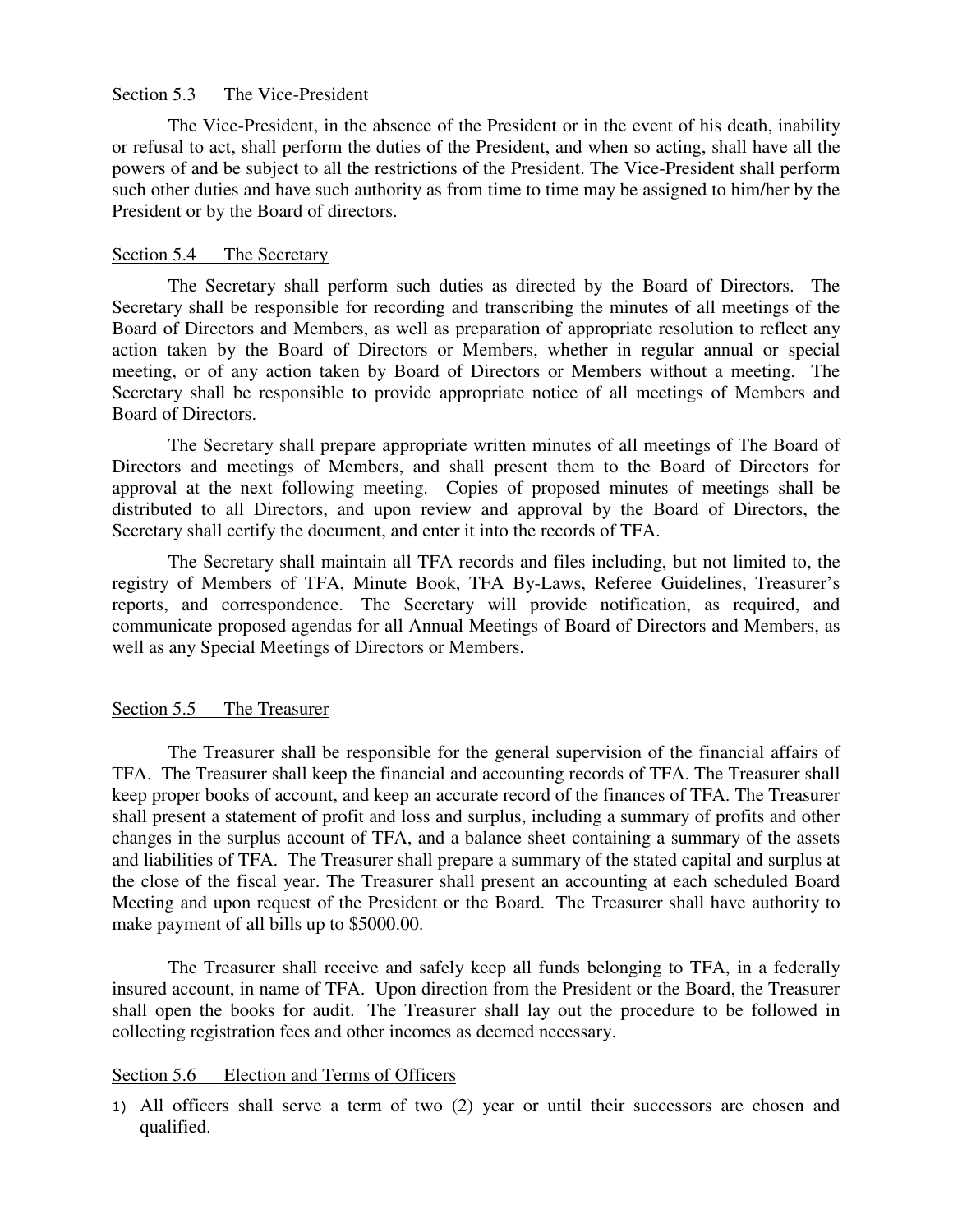- 2) The election of the officers shall take place at the first meeting of the Board of Directors following the annual membership meeting and shall be by a majority vote of the duly elected Directors of the Board.
- 3) The President and Vice-President shall be elected from among the Directors, and shall be elected by the majority vote of Directors attending the Annual Board meeting. The Treasurer and Secretary may be elected by The Board of Directors from eligible Members of TFA duly nominated for the officer position.
- 4) Officers may succeed themselves in office for an unlimited number of terms. Any vacancy occurring in any office of TFA may be filled by appointment by the Board of Directors. In the event of a vacancy in the office of the President, the Vice-President shall serve as President through the current term. If neither the President nor the Vice-President is able to serve, the Board of Directors shall appoint an Acting President and submit recommendation to the Board of Directors for approval.

## Section 5.7 Director(s) of Coaching and Player Development

## DOC Authority

- 1) TFA was founded under the solid principles of training and player development. The Directors of Coaching are an essential element in maintaining these principles as well as accomplishing TFA's purpose as set forth herein.
- 2) The Directors of Coaching are TFA's most visible link to the soccer community of the Greater Cincinnati area and, outside TFA's Board of Directors, its voice. In this capacity, the Director of Coaching ("DOC") is expected to maintain the highest level of professionalism in the execution of his/her duties. The DOC is a non-employee administrator, who will be appointed by, and serve at the sole discretion of the Board of Directors. The duties and responsibilities of the DOC include but are not limited to:
	- a) Collect, organize, and distribute to all TFA coaches supplemental coaching and training material such as practice session ideas, published articles relating to youth soccer training and development, player evaluation data, tournament schedules, etc;
	- b) Develop candidates to be TFA coaches and assign coaches to specific teams;
	- c) Develop candidates to be TFA trainers. Schedule and track all TFA training sessions and provide a summary report to the Board of Directors when requested;
	- d) Organize and/or promote various licensing clinics for attendance by TFA coaches;
	- e) Conduct and assist TFA training and tryout sessions;
	- f) Attend Board meetings, make periodic reports and recommendations to the Board of Directors at their request;
	- g) Assist in preparation and administration of TFA sponsored tournaments.

## DOC Selection Committee

The Board of Directors shall appoint a Special Ad Hoc Committee, whose responsibility will be to conduct search and recruitment of The TFA DOC. The DOC Selection Committee shall be composed of no fewer than 2 Directors, The TFA President, TFA coaches, and Members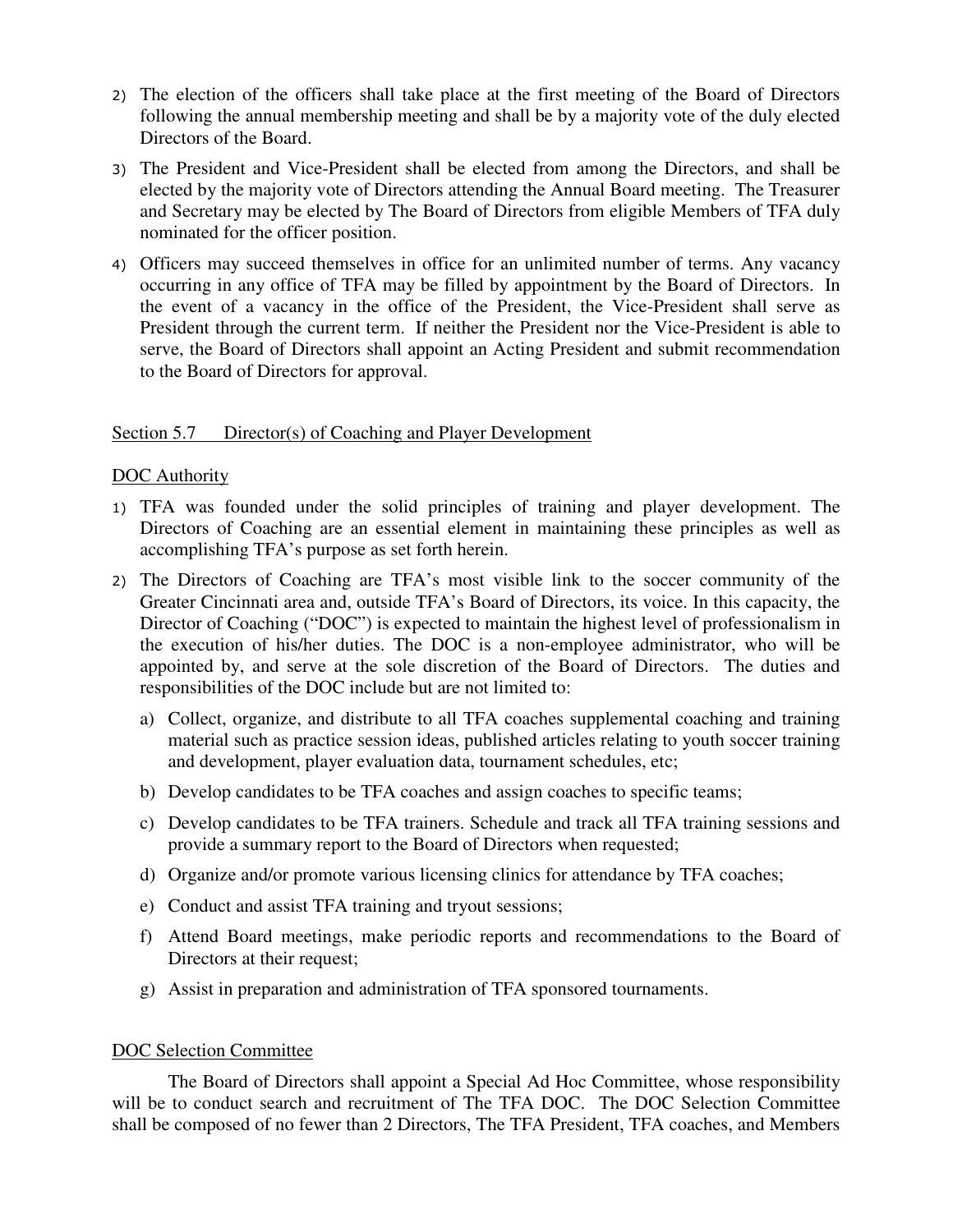whose availability, experience and expertise warrant such responsibility. The task of the DOC Selection Committee's will be the recruitment, interview and final selection of said DOC, which recommended applicant will then be presented to The Board of Directors for review and approval.

## DOC Misconduct

If in the determination of the Board of Directors, upon receipt of bona fide complaint of DOC misconduct, that disciplinary action against the Director of Coaching may be appropriate, The Board of Directors shall appoint a Special Ad Hoc Committee, composed of no fewer than 2 Directors, TFA officers, TFA coaches, and Members. The Special Committee shall thoroughly investigate charges of misconduct against the DOC, make report of the findings of the investigation, and make recommendations of sanctions, which may include without limitation, suspension, suspension without pay or termination of services. The Board of Directors shall provide written notice of complaints of misconduct to The DOC, the proposed investigation, and an opportunity to respond to the complaints. The Board of Directors shall provide the DOC an opportunity to appear before the Board of Directors, at special executive meeting, closed to Members, for purpose of responding to complaints. After sufficient and appropriate consideration of all available information, including report of findings of the Special Committee, the Board of Directors shall determine appropriate action to be taken in response to the complaint, and issue an appropriate decision.

- 1) The Director of Coaching may not be removed from the position without just cause and investigation as described above, and only on the affirmative vote of two-thirds of TFA Directors.
- 2) The Board of Directors shall evaluate and review the DOC performance not less than once per calendar year.

# **ARTICLE VI: STANDING COMMITTEES**

## Section 6.1 Executive Committee

The Directors and The Officers of TFA shall comprise the Executive Committee of TFA. The Executive Committee shall have charge of the management, business and affairs of TFA in the interim between meetings of The Directors, in the absence of specific grant, or limitation, of authority from the TFA Board. The Executive Committee shall keep appropriate written minutes of all committee meetings, and shall provide a complete report of its activities to The TFA Board at the next scheduled meeting of The TFA Board.

## Section 6.2 Nominating Committee

There shall be a Nominating Committee, comprised of not less than five (5) Directors, or Officers, and may include such number of TFA Members as found to be beneficial for completion of the business of the Nominating Committee. A TFA Director representative shall serve as Chairman.

The Nominating Committee shall have the responsibility of conducting the search for, and evaluation of potential nominees to The TFA Board, Officers and Directors of Coaching, who are qualified, competent and worthy candidates, distinguished in their communities or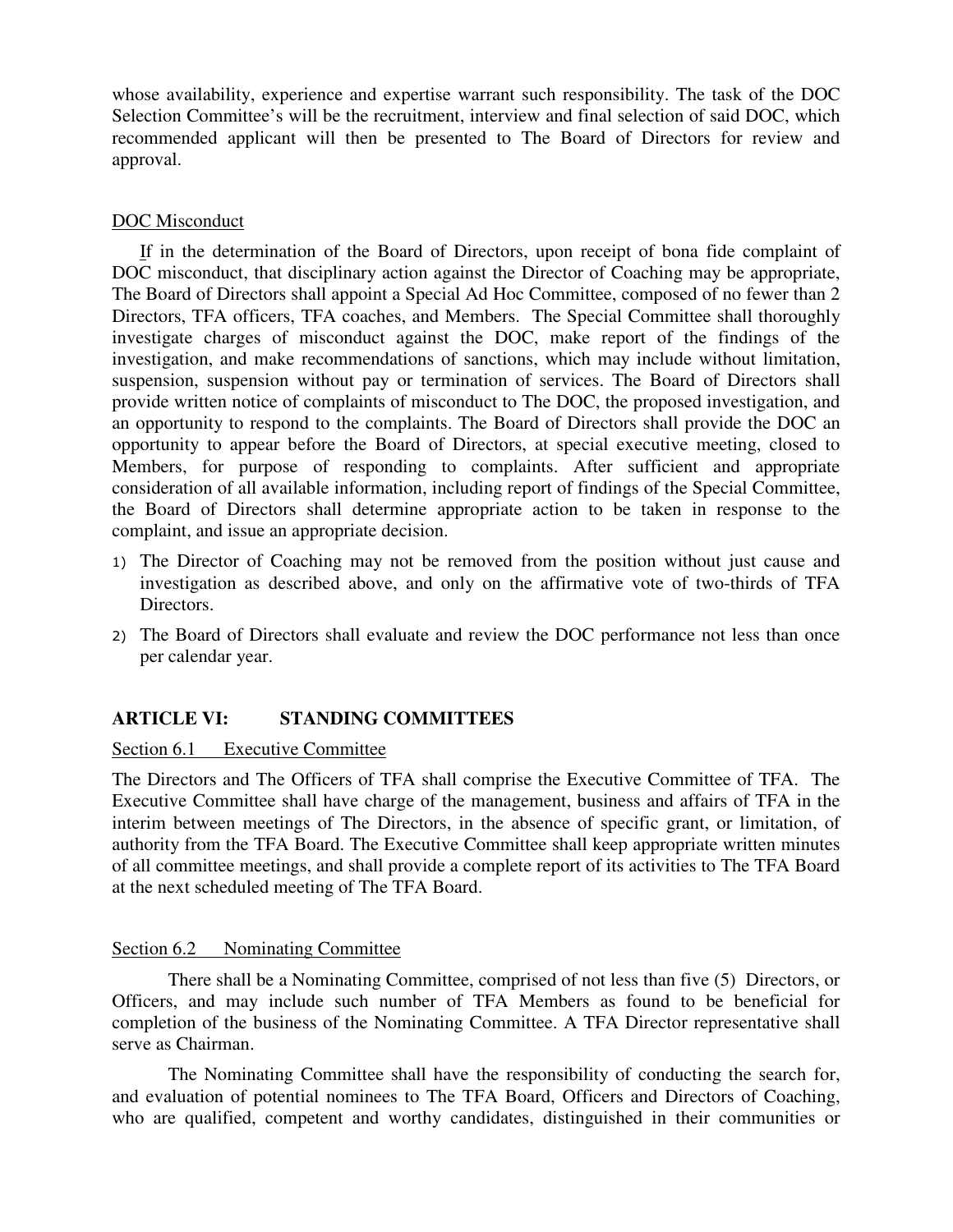professions, or fields of endeavor, from which group, the Committee may nominate candidates for election to the TFA Board of Directors.

## Section 6.3 Finance Committee

There shall be a Finance Committee, comprised of not less than three (3) Directors, The TFA President, and The TFA Treasurer, and may include TFA Coaches and TFA Members, if the participation of Coaches or Members will be beneficial to the Committee. A TFA Director representative shall serve as Chairman.

The Finance Committee shall have the responsibility for reviewing overall planning of financial matters of TFA, including investments, capital expenditures, budgets and appropriations, and shall make recommendations to The TFA Board of Directors for the final budget.

## Section 6.4 Meetings of Standing Committees

Meetings of Standing Committees may be held from time to time when called by the Committee chairman. Notice of each Standing Committee meeting, including date, time, place and purpose shall be given to each Committee member, by the Chairman, by making personal delivery, or by making electronic delivery via e-mail to each Committee member, not less than three (3) days prior to date designated for the meeting.

Committee Members may waive notice of meetings, and assent to the holding of a meeting, but such waiver must be given at or before commencement of the committee meeting, except that attendance by committee member at a committee meeting shall constitute waiver of the required notice and assent to the holding of such meeting. A majority of the committee members shall constitute a quorum for transaction of committee business.

# **ARTICLE VII: AD HOC COMMITTEES**

The TFA President may, in his/her discretion, appoint ad hoc committees to assist in the completion of daily operations of TFA, including without limitation, supervision, custody, care, maintenance and repair of TFA equipment and facilities, field rentals, officials, tournament sponsorship or participation.

Ad hoc committees shall be approved by the TFA Executive Committee. The TFA President shall appoint the chairman of each ad hoc committee. The Chairman may invite the participation of such other persons as he deems necessary to assist completion of the duties of the ad hoc committee. Members of the ad hoc committee may be TFA Members, TFA Officers, TFA Coaches, Directors, advisory consultations, or other persons interested in TFA.

The chairman shall designate a committee member to keep appropriate written minutes of all committee meetings and activities, which shall be presented to The TFA Board at the next meeting of Board of Directors following the committee meeting. The TFA Board shall review the activities of all ad hoc committees at least once per year at the Regular Meeting of Board of Directors.

## **ARTICLE VIII: CONFLICT OF INTEREST**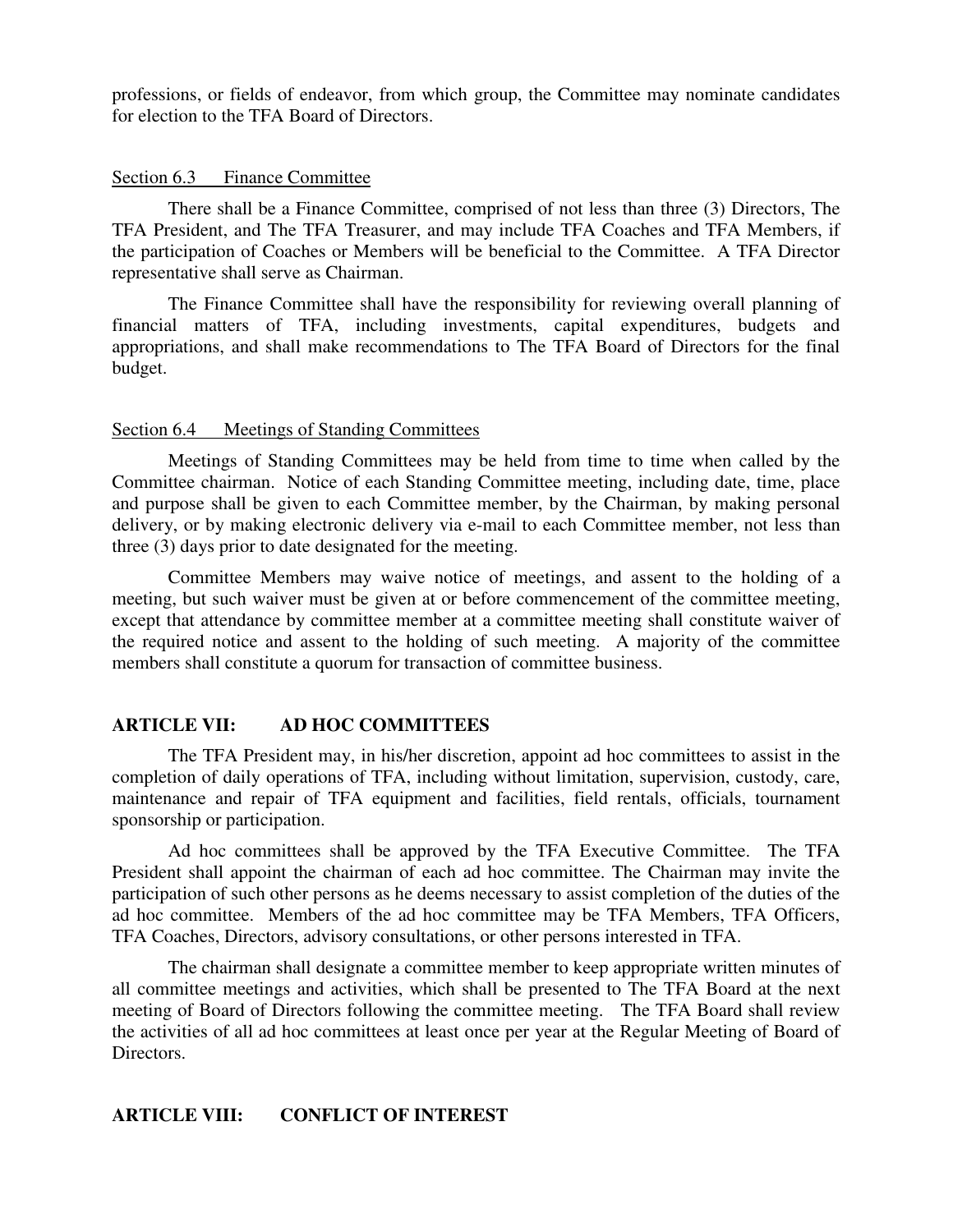Whenever a Director or Officer has a financial or personal interest in any matter coming before the Board of Directors, or Executive Committee, the affected person shall:

- 1) Disclose to the other Directors and Officers, the material facts of his relationship or interest, and as to any contract, action or transaction disclosed to the other directors, and the directors, in good faith reasonably justified by the material facts, may authorize the contact, action or transaction by the affirmative vote of a majority of the disinterested directors, even though the disinterested directors constitute less than a quorum of the directors; or,
- 2) Disclose to the Members, the material facts of his relationship or interest, and as to any contract, action or transaction disclosed to the Members entitled to vote thereon, and the contract, action or transaction is specifically authorized or approved at a meeting of the Members, held for the purpose of voting on the contract, action or transaction, by the affirmative vote of a majority of Members not interested in the contract, action or transaction.

The contract, action or transaction shall be fair to and in the best interests of TFA, as of the time it is authorized or approved by the Board of Directors or Members. The minutes of meetings at which such votes are taken shall record such disclosure, abstention and rationale for approval.

## **ARTICLE IX: INDEMNIFICATION**

TFA shall indemnify any person who was or is a party, or is threatened to be made a party, to any threatened, pending or completed civil, criminal, administrative or investigative action, suit or proceeding, by reason of the fact that the person is or was a director, officer, employee or agent of or a volunteer of TFA, against expenses, including reasonable attorney fees, judgments, fines, and amounts paid in settlement, actually and reasonably incurred by the person in connection with such action, suit, or proceeding, if the person has acted in good faith and in a manner the person reasonably believed to be in, or not opposed to, the best interests of TFA, and in the case of criminal action or proceeding, the person had no reasonable cause to believe that the person's conduct was unlawful. The termination of any action, suit or proceeding by judgment, order, settlement or conviction, or upon plea of nolo contendere or its equivalent, shall not create, of itself, a presumption that the person did not act in good faith and in a manner reasonably believed to be in, or not opposed to, the best interest of TFA, and with respect to a criminal action or proceeding, a presumption that the person had reasonable cause to believe that the conduct was unlawful.

TFA shall not indemnify or agree to indemnify any person who was or is a party, or is threatened to be made a party, to any threatened, pending or completed civil, criminal, administrative or investigative action, suit or proceeding, by or in the right of TFA, by reason of the fact that the person is or was a director, officer, employee or agent of or a volunteer of TFA:

- 1) For liability for negligence or misconduct in the performance of duty to TFA;
- 2) For liability for an act or omission not in good faith, or that involves intentional misconduct or knowing violation of law;
- 3) For liability for a transaction from which the person derives improper personal benefit;
- 4) For liability for an act or omission constituting gross negligence;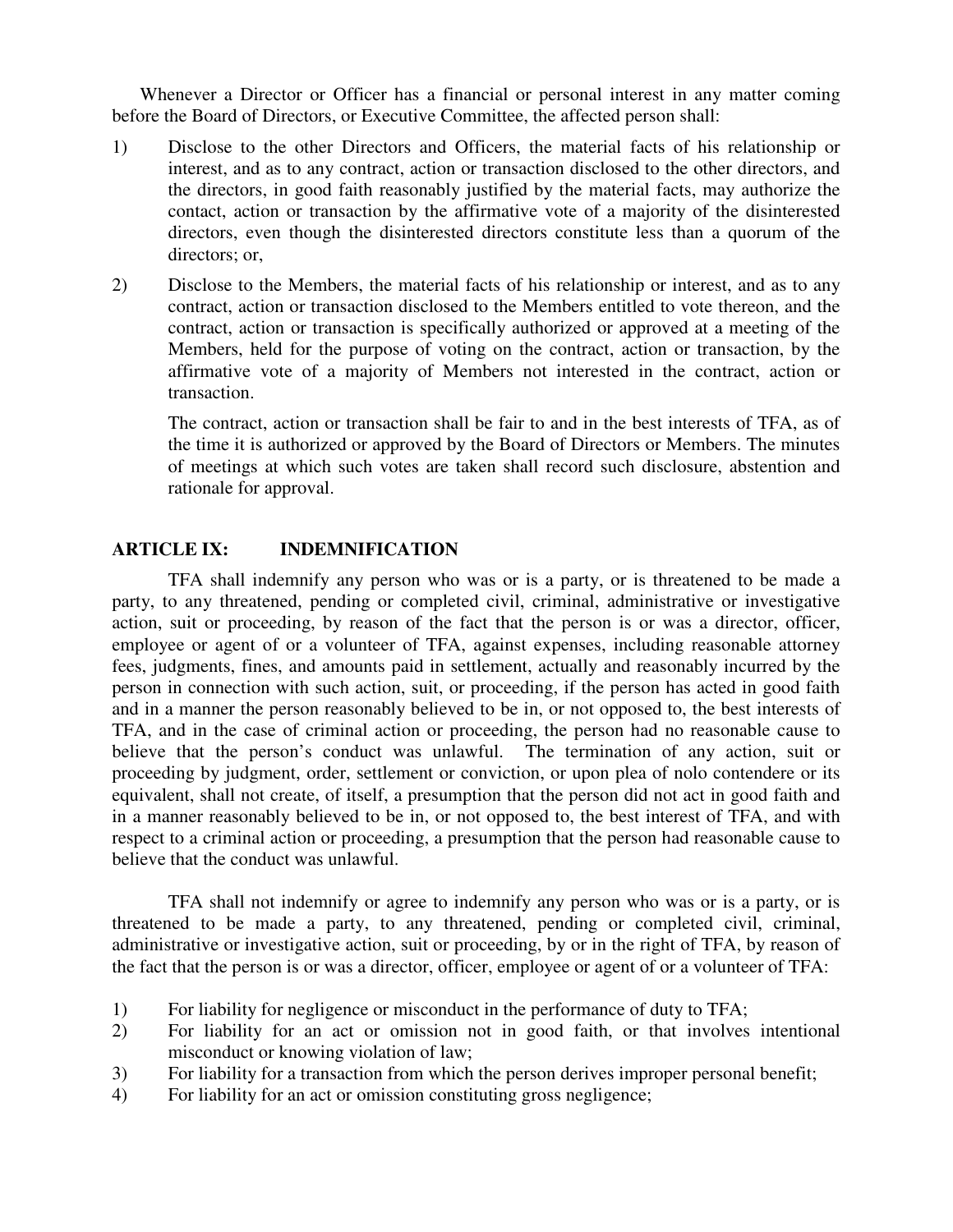In addition, TFA assumes all liability to any person, other than TFA, for all acts or omissions of a non-director volunteer, if:

- 1) Volunteer acted or reasonably believed that he was acting within the scope of authority; and
- 2) Volunteer's conduct did not constitute gross negligence, willful or wanton misconduct; and,
- 3) Volunteer's conduct was not an intentional tort; and,
- 4) Volunteer's conduct was not a tort arising out of ownership, maintenance or use of a motor vehicle for which tort liability may be imposed under State or Federal law.

In all other aspects, the obligation of TFA for indemnity shall be administered in accordance with the provisions of Ohio Revised Code Section 1702.12(E), not inconsistent with the preceding provisions set forth above. If Ohio law is amended hereafter, to authorize further elimination or limitation of liability of directors, officers, or volunteers of non-profit corporations, then liability of directors, officers and volunteers, in addition to the limits described herein, shall be assumed by TFA or eliminated to the fullest extent permitted by Ohio law, as amended, except to the extent that such assumption of liability is inconsistent with the taxexempt status of The Corporation under Section 501(c)(3) of The Code.

# **ARTICLE X: SPONSORSHIPS & DONATIONS**

- 1) Sponsorships and donations may be developed to augment the operations of TFA. The Directors, officers, or any other person specifically authorized by TFA may accept on its behalf any contribution, gift, bequest or devise of money or property for its charitable purpose as set forth in the Constitution and By-Laws, or for any related purpose.
- 2) As provided by Section 501(c)(3) of the Internal Revenue Code designations for contributions will only be honored at the discretion of the Board of Directors and only if the designated purpose, project or activity set out by the donor is in furtherance of TFA's charitable purpose.
- 3) Any designation of any contribution shall not be deemed legally binding upon TFA unless the designation made by the donor is deemed to be a lawfully enforceable condition subsequent impressed upon the gift. If upon advice of counsel, it is determined that one or more contributions made to TFA are subject to an enforceable condition subsequent, requiring its use in the manner specified by the condition, and it is not deemed to be prefatory or discretionary designated by such donor, the condition subsequent will be deemed to obligate TFA and will be honored only if the condition imposed by the donor is consistent with TFA's charitable purposes. If not, such contribution shall be returned to the donor or otherwise disposed of in compliance with the condition subsequent. All contributions received by TFA shall be deemed for its general uses and purposes and may be co-mingled as such with all other TFA funds except for those contributions deemed to be made subject to conditions subsequent.

# **ARTICLE XI: AMENDMENT**

1) Amendments to the Articles or By-laws may be adopted by the affirmative vote of a majority of the Members present at a meeting of Members, if a quorum is present. Proposed changes or amendments must be submitted to the President, in writing, not less